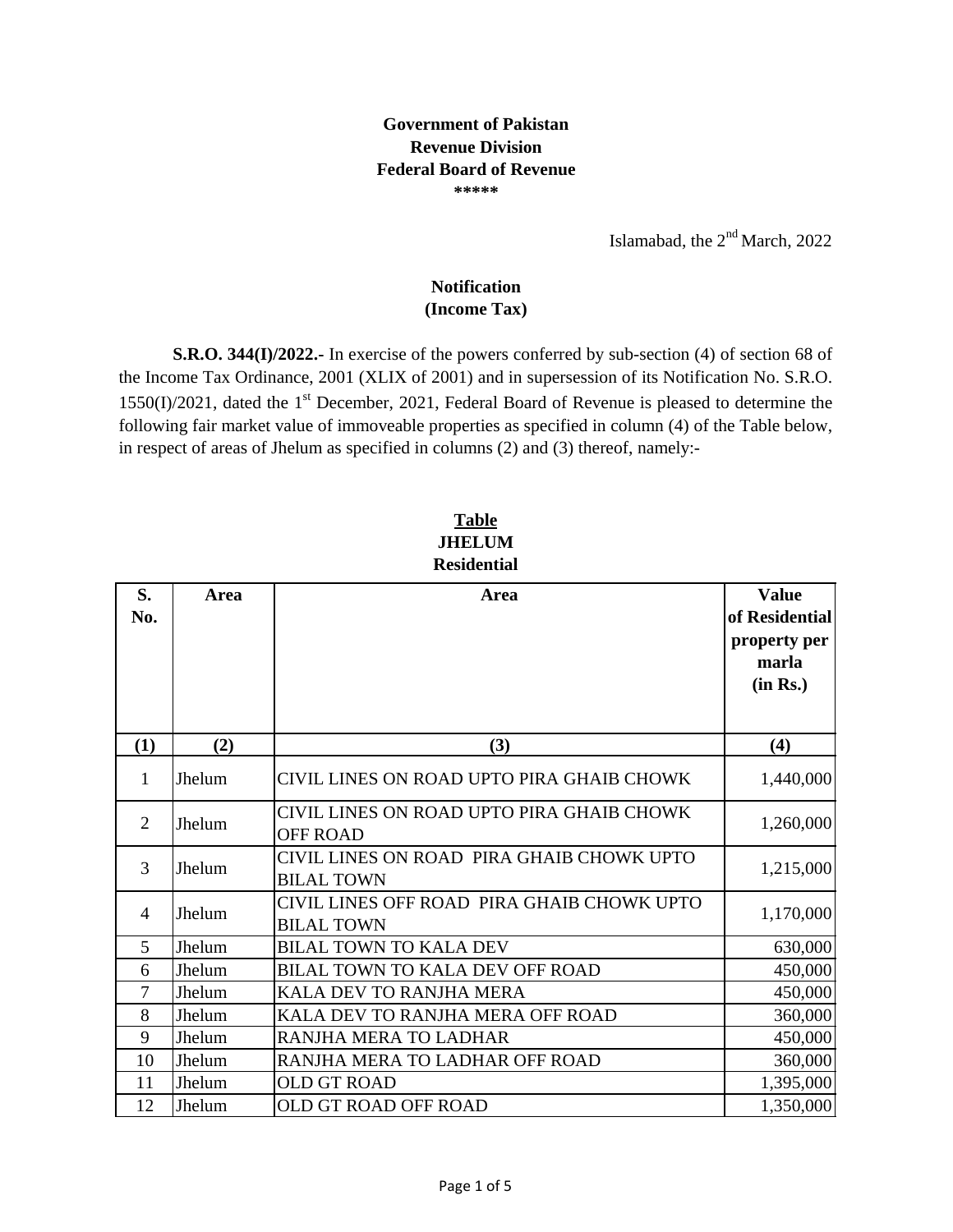| <b>BRIDG OFF ROAD</b><br>RAILWAY ROAD, BOTH SIDES UPTO RAILWAY<br>14<br>1,620,000<br>Jhelum<br>BRIDG OFF ROAD, OFF ROAD<br>15<br>Jhelum<br><b>TEHSIL ROAD</b><br>TEHSIL ROAD OFF ROAD<br>16<br>Jhelum<br>17<br>Jhelum<br><b>MAIN BAZAR</b><br>18<br>Jhelum<br><b>KANARI BAZAR</b><br>19<br>Jhelum<br><b>RAM DIN BAZAR</b><br>Jhelum<br>20<br><b>TRUNK BAZAR</b><br>Jhelum<br>21<br><b>NAYA BAZAR</b><br>22<br>Jhelum<br><b>DULHAN BAZAR</b><br>23<br>Jhelum<br><b>SARAFA BAZAR</b><br>24<br>Jhelum<br><b>CHATTAI BAZAR</b><br>25<br>Jhelum<br><b>CITY HOUSING SOCIETY</b><br>Jhelum<br><b>GARDEN TOWN</b><br>26<br>27<br>Jhelum<br><b>HILL VIEW</b><br>Jhelum<br>KALA GUJRAN MAIN GT ROAD<br>28<br>29<br>Jhelum<br>KALA GUJRAN OFF MAIN GT ROAD<br>GT ROAD, FROM CITY HOUSING TO JHELUM RIVER<br>30<br>Jhelum<br>1,305,000<br><b>BRIDGE</b><br>31<br>Jhelum<br>MAJ. AKRAM SHAHEED ROAD<br>DHOKE JUMMA ROAD, KACHARI TO MACHINE<br>32<br>855,000<br>Jhelum<br><b>MOHALLA NO.I</b><br>NAYA MOHALLAH ROAD UP TO MOHAMMADI<br>33<br>855,000<br>Jhelum<br><b>CHOWK</b><br>34<br>Jhelum<br><b>LALAZAR COLONY</b><br>Jhelum<br>35<br>KAZAM KAMAL ROAD<br>36<br>Jhelum<br><b>SARWAR ROAD</b><br>37<br>Jhelum<br><b>GULAFSHAN COLONY</b><br>38<br>Jhelum<br><b>JHELUM CANTT</b><br>39<br>Jhelum<br><b>SAEELA ON ROAD</b><br>40<br>Jhelum<br><b>SAEELA OFF ROAD</b><br>41<br>Jhelum<br><b>SANGHOI</b><br>42<br>Jhelum<br><b>SNAGHOI OFF ROAD</b><br>43<br>Jhelum<br><b>CHOTALA</b><br>44<br><b>CHOTALA OFF ROAD</b><br>Jhelum<br>45<br>Jhelum<br><b>RHOTAS ROAD</b><br>46<br>Jhelum<br>RHOTAS ROAD OFF ROAD<br>47<br>Jhelum<br><b>SHOMALI MOHALLAH</b><br>48<br>Jhelum<br>SHOMALI MOHALLAH OFF ROAD | 13 | Jhelum | RAILWAY ROAD, BOTH SIDES UPTO RAILWAY | 1,620,000 |
|-------------------------------------------------------------------------------------------------------------------------------------------------------------------------------------------------------------------------------------------------------------------------------------------------------------------------------------------------------------------------------------------------------------------------------------------------------------------------------------------------------------------------------------------------------------------------------------------------------------------------------------------------------------------------------------------------------------------------------------------------------------------------------------------------------------------------------------------------------------------------------------------------------------------------------------------------------------------------------------------------------------------------------------------------------------------------------------------------------------------------------------------------------------------------------------------------------------------------------------------------------------------------------------------------------------------------------------------------------------------------------------------------------------------------------------------------------------------------------------------------------------------------------------------------------------------------------------------------------------------------------------------------------------------------------------------|----|--------|---------------------------------------|-----------|
|                                                                                                                                                                                                                                                                                                                                                                                                                                                                                                                                                                                                                                                                                                                                                                                                                                                                                                                                                                                                                                                                                                                                                                                                                                                                                                                                                                                                                                                                                                                                                                                                                                                                                           |    |        |                                       |           |
|                                                                                                                                                                                                                                                                                                                                                                                                                                                                                                                                                                                                                                                                                                                                                                                                                                                                                                                                                                                                                                                                                                                                                                                                                                                                                                                                                                                                                                                                                                                                                                                                                                                                                           |    |        |                                       |           |
|                                                                                                                                                                                                                                                                                                                                                                                                                                                                                                                                                                                                                                                                                                                                                                                                                                                                                                                                                                                                                                                                                                                                                                                                                                                                                                                                                                                                                                                                                                                                                                                                                                                                                           |    |        |                                       |           |
|                                                                                                                                                                                                                                                                                                                                                                                                                                                                                                                                                                                                                                                                                                                                                                                                                                                                                                                                                                                                                                                                                                                                                                                                                                                                                                                                                                                                                                                                                                                                                                                                                                                                                           |    |        |                                       | 1,350,000 |
|                                                                                                                                                                                                                                                                                                                                                                                                                                                                                                                                                                                                                                                                                                                                                                                                                                                                                                                                                                                                                                                                                                                                                                                                                                                                                                                                                                                                                                                                                                                                                                                                                                                                                           |    |        |                                       | 1,395,000 |
|                                                                                                                                                                                                                                                                                                                                                                                                                                                                                                                                                                                                                                                                                                                                                                                                                                                                                                                                                                                                                                                                                                                                                                                                                                                                                                                                                                                                                                                                                                                                                                                                                                                                                           |    |        |                                       | 1,800,000 |
|                                                                                                                                                                                                                                                                                                                                                                                                                                                                                                                                                                                                                                                                                                                                                                                                                                                                                                                                                                                                                                                                                                                                                                                                                                                                                                                                                                                                                                                                                                                                                                                                                                                                                           |    |        |                                       | 1,800,000 |
|                                                                                                                                                                                                                                                                                                                                                                                                                                                                                                                                                                                                                                                                                                                                                                                                                                                                                                                                                                                                                                                                                                                                                                                                                                                                                                                                                                                                                                                                                                                                                                                                                                                                                           |    |        |                                       | 1,350,000 |
|                                                                                                                                                                                                                                                                                                                                                                                                                                                                                                                                                                                                                                                                                                                                                                                                                                                                                                                                                                                                                                                                                                                                                                                                                                                                                                                                                                                                                                                                                                                                                                                                                                                                                           |    |        |                                       | 1,350,000 |
|                                                                                                                                                                                                                                                                                                                                                                                                                                                                                                                                                                                                                                                                                                                                                                                                                                                                                                                                                                                                                                                                                                                                                                                                                                                                                                                                                                                                                                                                                                                                                                                                                                                                                           |    |        |                                       | 1,350,000 |
|                                                                                                                                                                                                                                                                                                                                                                                                                                                                                                                                                                                                                                                                                                                                                                                                                                                                                                                                                                                                                                                                                                                                                                                                                                                                                                                                                                                                                                                                                                                                                                                                                                                                                           |    |        |                                       | 1,305,000 |
|                                                                                                                                                                                                                                                                                                                                                                                                                                                                                                                                                                                                                                                                                                                                                                                                                                                                                                                                                                                                                                                                                                                                                                                                                                                                                                                                                                                                                                                                                                                                                                                                                                                                                           |    |        |                                       | 1,305,000 |
|                                                                                                                                                                                                                                                                                                                                                                                                                                                                                                                                                                                                                                                                                                                                                                                                                                                                                                                                                                                                                                                                                                                                                                                                                                                                                                                                                                                                                                                                                                                                                                                                                                                                                           |    |        |                                       | 1,305,000 |
|                                                                                                                                                                                                                                                                                                                                                                                                                                                                                                                                                                                                                                                                                                                                                                                                                                                                                                                                                                                                                                                                                                                                                                                                                                                                                                                                                                                                                                                                                                                                                                                                                                                                                           |    |        |                                       | 675,000   |
|                                                                                                                                                                                                                                                                                                                                                                                                                                                                                                                                                                                                                                                                                                                                                                                                                                                                                                                                                                                                                                                                                                                                                                                                                                                                                                                                                                                                                                                                                                                                                                                                                                                                                           |    |        |                                       | 450,000   |
|                                                                                                                                                                                                                                                                                                                                                                                                                                                                                                                                                                                                                                                                                                                                                                                                                                                                                                                                                                                                                                                                                                                                                                                                                                                                                                                                                                                                                                                                                                                                                                                                                                                                                           |    |        |                                       | 450,000   |
|                                                                                                                                                                                                                                                                                                                                                                                                                                                                                                                                                                                                                                                                                                                                                                                                                                                                                                                                                                                                                                                                                                                                                                                                                                                                                                                                                                                                                                                                                                                                                                                                                                                                                           |    |        |                                       | 2,700,000 |
|                                                                                                                                                                                                                                                                                                                                                                                                                                                                                                                                                                                                                                                                                                                                                                                                                                                                                                                                                                                                                                                                                                                                                                                                                                                                                                                                                                                                                                                                                                                                                                                                                                                                                           |    |        |                                       | 1,350,000 |
|                                                                                                                                                                                                                                                                                                                                                                                                                                                                                                                                                                                                                                                                                                                                                                                                                                                                                                                                                                                                                                                                                                                                                                                                                                                                                                                                                                                                                                                                                                                                                                                                                                                                                           |    |        |                                       |           |
|                                                                                                                                                                                                                                                                                                                                                                                                                                                                                                                                                                                                                                                                                                                                                                                                                                                                                                                                                                                                                                                                                                                                                                                                                                                                                                                                                                                                                                                                                                                                                                                                                                                                                           |    |        |                                       |           |
|                                                                                                                                                                                                                                                                                                                                                                                                                                                                                                                                                                                                                                                                                                                                                                                                                                                                                                                                                                                                                                                                                                                                                                                                                                                                                                                                                                                                                                                                                                                                                                                                                                                                                           |    |        |                                       | 810,000   |
|                                                                                                                                                                                                                                                                                                                                                                                                                                                                                                                                                                                                                                                                                                                                                                                                                                                                                                                                                                                                                                                                                                                                                                                                                                                                                                                                                                                                                                                                                                                                                                                                                                                                                           |    |        |                                       |           |
|                                                                                                                                                                                                                                                                                                                                                                                                                                                                                                                                                                                                                                                                                                                                                                                                                                                                                                                                                                                                                                                                                                                                                                                                                                                                                                                                                                                                                                                                                                                                                                                                                                                                                           |    |        |                                       |           |
|                                                                                                                                                                                                                                                                                                                                                                                                                                                                                                                                                                                                                                                                                                                                                                                                                                                                                                                                                                                                                                                                                                                                                                                                                                                                                                                                                                                                                                                                                                                                                                                                                                                                                           |    |        |                                       |           |
|                                                                                                                                                                                                                                                                                                                                                                                                                                                                                                                                                                                                                                                                                                                                                                                                                                                                                                                                                                                                                                                                                                                                                                                                                                                                                                                                                                                                                                                                                                                                                                                                                                                                                           |    |        |                                       |           |
|                                                                                                                                                                                                                                                                                                                                                                                                                                                                                                                                                                                                                                                                                                                                                                                                                                                                                                                                                                                                                                                                                                                                                                                                                                                                                                                                                                                                                                                                                                                                                                                                                                                                                           |    |        |                                       | 855,000   |
|                                                                                                                                                                                                                                                                                                                                                                                                                                                                                                                                                                                                                                                                                                                                                                                                                                                                                                                                                                                                                                                                                                                                                                                                                                                                                                                                                                                                                                                                                                                                                                                                                                                                                           |    |        |                                       | 2,475,000 |
|                                                                                                                                                                                                                                                                                                                                                                                                                                                                                                                                                                                                                                                                                                                                                                                                                                                                                                                                                                                                                                                                                                                                                                                                                                                                                                                                                                                                                                                                                                                                                                                                                                                                                           |    |        |                                       | 2,475,000 |
|                                                                                                                                                                                                                                                                                                                                                                                                                                                                                                                                                                                                                                                                                                                                                                                                                                                                                                                                                                                                                                                                                                                                                                                                                                                                                                                                                                                                                                                                                                                                                                                                                                                                                           |    |        |                                       | 810,000   |
|                                                                                                                                                                                                                                                                                                                                                                                                                                                                                                                                                                                                                                                                                                                                                                                                                                                                                                                                                                                                                                                                                                                                                                                                                                                                                                                                                                                                                                                                                                                                                                                                                                                                                           |    |        |                                       | 810,000   |
|                                                                                                                                                                                                                                                                                                                                                                                                                                                                                                                                                                                                                                                                                                                                                                                                                                                                                                                                                                                                                                                                                                                                                                                                                                                                                                                                                                                                                                                                                                                                                                                                                                                                                           |    |        |                                       | 405,000   |
|                                                                                                                                                                                                                                                                                                                                                                                                                                                                                                                                                                                                                                                                                                                                                                                                                                                                                                                                                                                                                                                                                                                                                                                                                                                                                                                                                                                                                                                                                                                                                                                                                                                                                           |    |        |                                       | 351,000   |
|                                                                                                                                                                                                                                                                                                                                                                                                                                                                                                                                                                                                                                                                                                                                                                                                                                                                                                                                                                                                                                                                                                                                                                                                                                                                                                                                                                                                                                                                                                                                                                                                                                                                                           |    |        |                                       | 225,000   |
|                                                                                                                                                                                                                                                                                                                                                                                                                                                                                                                                                                                                                                                                                                                                                                                                                                                                                                                                                                                                                                                                                                                                                                                                                                                                                                                                                                                                                                                                                                                                                                                                                                                                                           |    |        |                                       | 180,000   |
|                                                                                                                                                                                                                                                                                                                                                                                                                                                                                                                                                                                                                                                                                                                                                                                                                                                                                                                                                                                                                                                                                                                                                                                                                                                                                                                                                                                                                                                                                                                                                                                                                                                                                           |    |        |                                       | 171,000   |
|                                                                                                                                                                                                                                                                                                                                                                                                                                                                                                                                                                                                                                                                                                                                                                                                                                                                                                                                                                                                                                                                                                                                                                                                                                                                                                                                                                                                                                                                                                                                                                                                                                                                                           |    |        |                                       | 180,000   |
|                                                                                                                                                                                                                                                                                                                                                                                                                                                                                                                                                                                                                                                                                                                                                                                                                                                                                                                                                                                                                                                                                                                                                                                                                                                                                                                                                                                                                                                                                                                                                                                                                                                                                           |    |        |                                       | 540,000   |
|                                                                                                                                                                                                                                                                                                                                                                                                                                                                                                                                                                                                                                                                                                                                                                                                                                                                                                                                                                                                                                                                                                                                                                                                                                                                                                                                                                                                                                                                                                                                                                                                                                                                                           |    |        |                                       | 450,000   |
|                                                                                                                                                                                                                                                                                                                                                                                                                                                                                                                                                                                                                                                                                                                                                                                                                                                                                                                                                                                                                                                                                                                                                                                                                                                                                                                                                                                                                                                                                                                                                                                                                                                                                           |    |        |                                       | 450,000   |
|                                                                                                                                                                                                                                                                                                                                                                                                                                                                                                                                                                                                                                                                                                                                                                                                                                                                                                                                                                                                                                                                                                                                                                                                                                                                                                                                                                                                                                                                                                                                                                                                                                                                                           |    |        |                                       | 360,000   |
|                                                                                                                                                                                                                                                                                                                                                                                                                                                                                                                                                                                                                                                                                                                                                                                                                                                                                                                                                                                                                                                                                                                                                                                                                                                                                                                                                                                                                                                                                                                                                                                                                                                                                           | 49 | Jhelum | PROFESSOR COLONY                      | 810,000   |
| 50<br>Jhelum<br>PROFESSOR COLONY OFF ROAD                                                                                                                                                                                                                                                                                                                                                                                                                                                                                                                                                                                                                                                                                                                                                                                                                                                                                                                                                                                                                                                                                                                                                                                                                                                                                                                                                                                                                                                                                                                                                                                                                                                 |    |        |                                       | 765,000   |
| 51<br>Jhelum<br><b>GULSHAN E FEROZ</b>                                                                                                                                                                                                                                                                                                                                                                                                                                                                                                                                                                                                                                                                                                                                                                                                                                                                                                                                                                                                                                                                                                                                                                                                                                                                                                                                                                                                                                                                                                                                                                                                                                                    |    |        |                                       | 513,000   |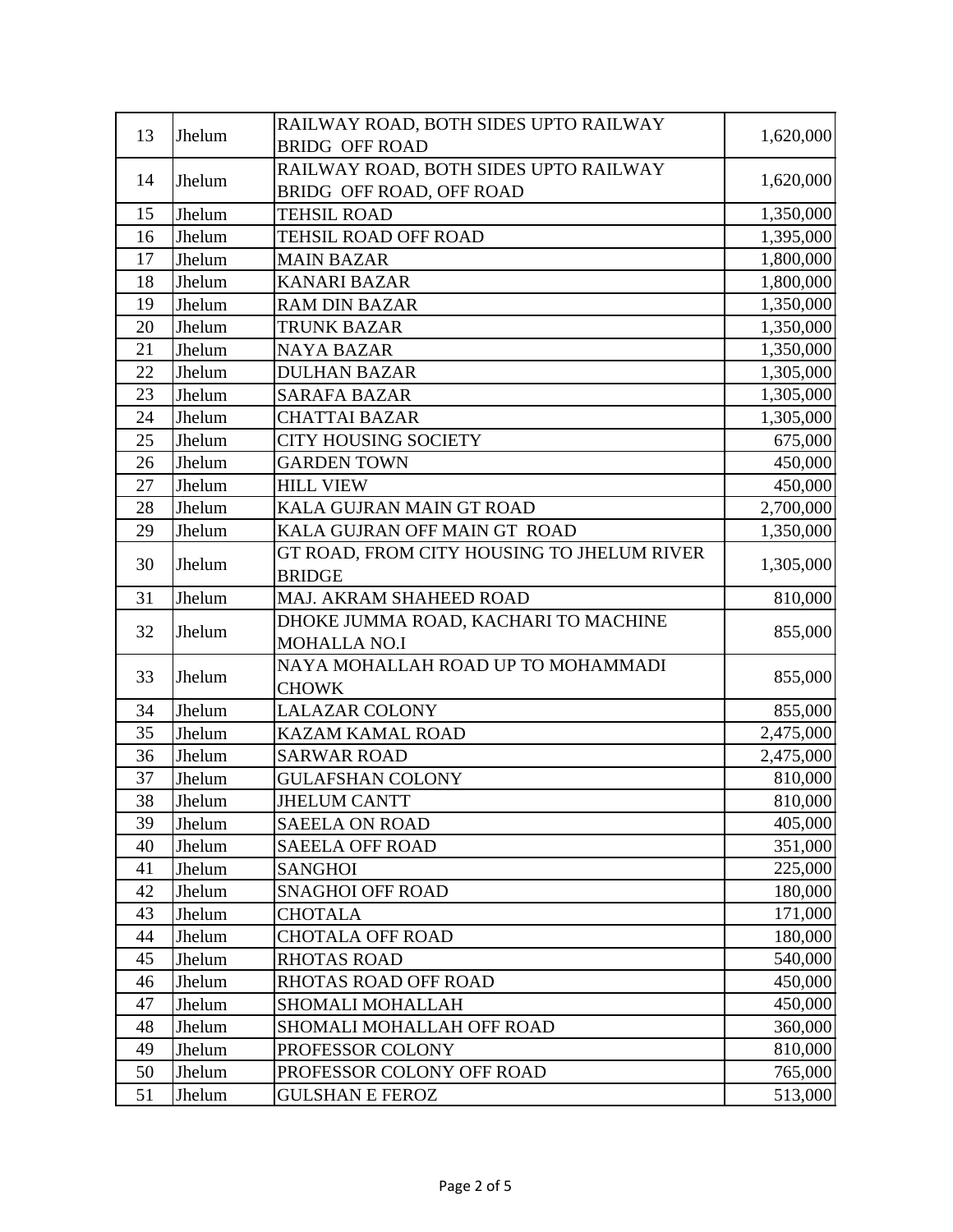| 52  | Dina               | <b>DINA MAIN GT ROAD</b>                                        | 1,350,000         |
|-----|--------------------|-----------------------------------------------------------------|-------------------|
| 53  | Dina               | DINA MAIN GT ROAD OFF ROAD                                      | 1,350,000         |
| 54  | Dina               | MANGLA ROAD UPTO HADALA SYEEDAN                                 | 1,575,000         |
| 55  | Dina               | MANGLA ROAD MADUKALUS TO PANDORI                                | 360,000           |
| 56  | Dina               | <b>MAIN ROAD MANGLA CANTT</b>                                   | 900,000           |
| 57  | Dina               | <b>MANGLA ROAD OFF ROAD</b>                                     | 1,080,000         |
| 58  | Dina               | <b>MANGLA BY PASS ROAD</b>                                      | 630,000           |
| 59  | Dina               | MANGLA BY PASS ROAD, OFF ROAD                                   | 450,000           |
| 60  | Sohawa             | SOHAWA MAIN GT ROAD                                             | 765,000           |
| 61  | Sohawa             | SOHAWA MAIN GT ROAD, OFF ROAD                                   | 360,000           |
| 62  | Pind Dadan<br>Khan | PD KHAN JHELUM ROAD                                             | 405,000           |
| 63  | Pind Dadan<br>Khan | PD KHAN, KHEWARA ROAD                                           | 180,000           |
| 64  | Pind Dadan<br>Khan | PD KHAN, MAIN CITY                                              | 1,620,000         |
| 65  | Pind Dadan<br>Khan | PD KHAN COLLEGE ROAD                                            | 2,655,000         |
| 66  | Pind Dadan<br>Khan | PD KHAN KHEWARA TOWN                                            |                   |
| 67  | Pind Dadan<br>Khan | <b>LILLAH TOWN</b>                                              | 180,000           |
|     |                    |                                                                 |                   |
| S.  | Area               | Area                                                            | <b>Value</b>      |
| No. |                    |                                                                 | <b>of</b>         |
|     |                    |                                                                 | <b>Commercial</b> |
|     |                    |                                                                 | property per      |
|     |                    |                                                                 | Sq.ft             |
|     |                    |                                                                 | (in Rs.)          |
|     |                    |                                                                 |                   |
| (1) | (2)                | (3)                                                             | (4)               |
| 68  | Jhelum             | CIVIL LINES ON ROAD UPTO PIRA GHAIB CHOWK                       | 30,772            |
| 69  | Jhelum             | CIVIL LINES ON ROAD UPTO PIRA GHAIB CHOWK<br><b>OFF ROAD</b>    | 9,926             |
| 70  | Jhelum             | CIVIL LINES ON ROAD PIRA GHAIB CHOWK UPTO<br><b>BILAL TOWN</b>  | 18,199            |
| 71  | Jhelum             | CIVIL LINES OFF ROAD PIRA GHAIB CHOWK UPTO<br><b>BILAL TOWN</b> | 14,890            |
| 72  | Jhelum             | <b>BILAL TOWN TO KALA DEV</b>                                   | 3,309             |
| 73  | Jhelum             | <b>BILAL TOWN TO KALA DEV OFF ROAD</b>                          | 2,647             |
| 74  | Jhelum             | KALA DEV TO RANJHA MERA                                         | 2,316             |
| 75  | Jhelum             | KALA DEV TO RANJHA MERA OFF ROAD                                | 1,820             |
| 76  | Jhelum             | RANJHA MERA TO LADHAR                                           | 2,151             |
| 77  | Jhelum             | RANJHA MERA TO LADHAR OFF ROAD                                  | 1,654             |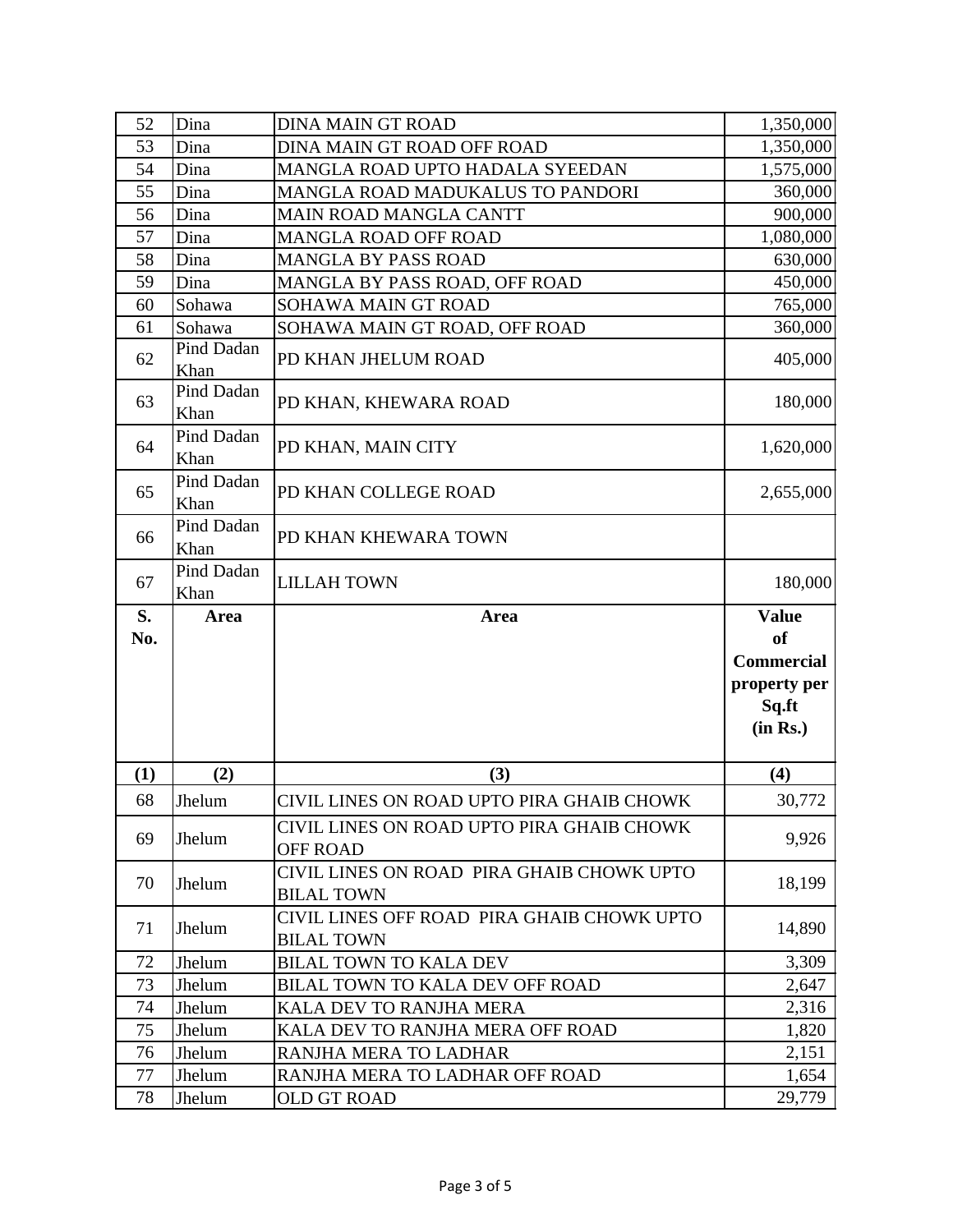| RAILWAY ROAD, BOTH SIDES UPTO RAILWAY      |
|--------------------------------------------|
|                                            |
| 32,426                                     |
| RAILWAY ROAD, BOTH SIDES UPTO RAILWAY      |
| 32,096                                     |
| 43,015                                     |
| 43,015                                     |
| 95,956                                     |
| 8,934                                      |
| 41,029                                     |
| 42,647                                     |
| 31,434                                     |
| 30,772                                     |
| 30,441                                     |
| 27,463                                     |
| 13,235                                     |
| 4,136                                      |
| 4,963                                      |
| 21,507                                     |
| 19,853                                     |
| GT ROAD, FROM CITY HOUSING TO JHELUM RIVER |
| 28,125                                     |
| 18,199                                     |
| DHOKE JUMMA ROAD, KACHARI TO MACHINE       |
| 8,768                                      |
| NAYA MOHALLAH ROAD UP TO MOHAMMADI         |
| 181,985                                    |
|                                            |
| 31,434                                     |
| 30,772                                     |
|                                            |
|                                            |
| 3,474                                      |
| 1,820                                      |
| 10,588                                     |
| 1,324                                      |
| 2,647                                      |
| 1,489                                      |
| 3,143                                      |
| 1,654                                      |
| 8,272                                      |
| 7,279                                      |
| 11,581                                     |
| 10,588                                     |
|                                            |